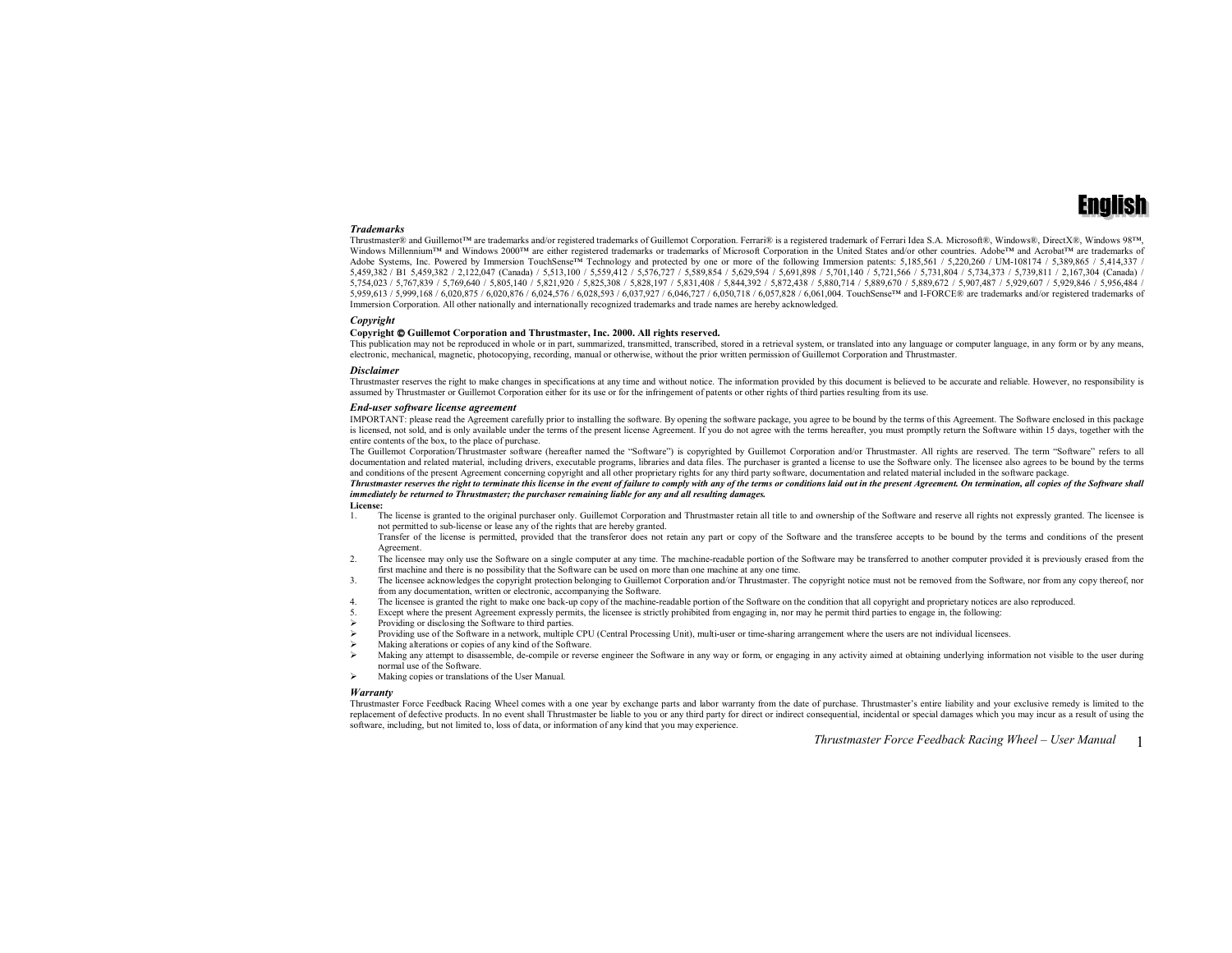| <b>CONTENTS</b> |
|-----------------|
|-----------------|

| П. |  |
|----|--|
|    |  |
|    |  |
|    |  |
|    |  |
|    |  |
|    |  |
|    |  |
|    |  |
|    |  |
|    |  |
|    |  |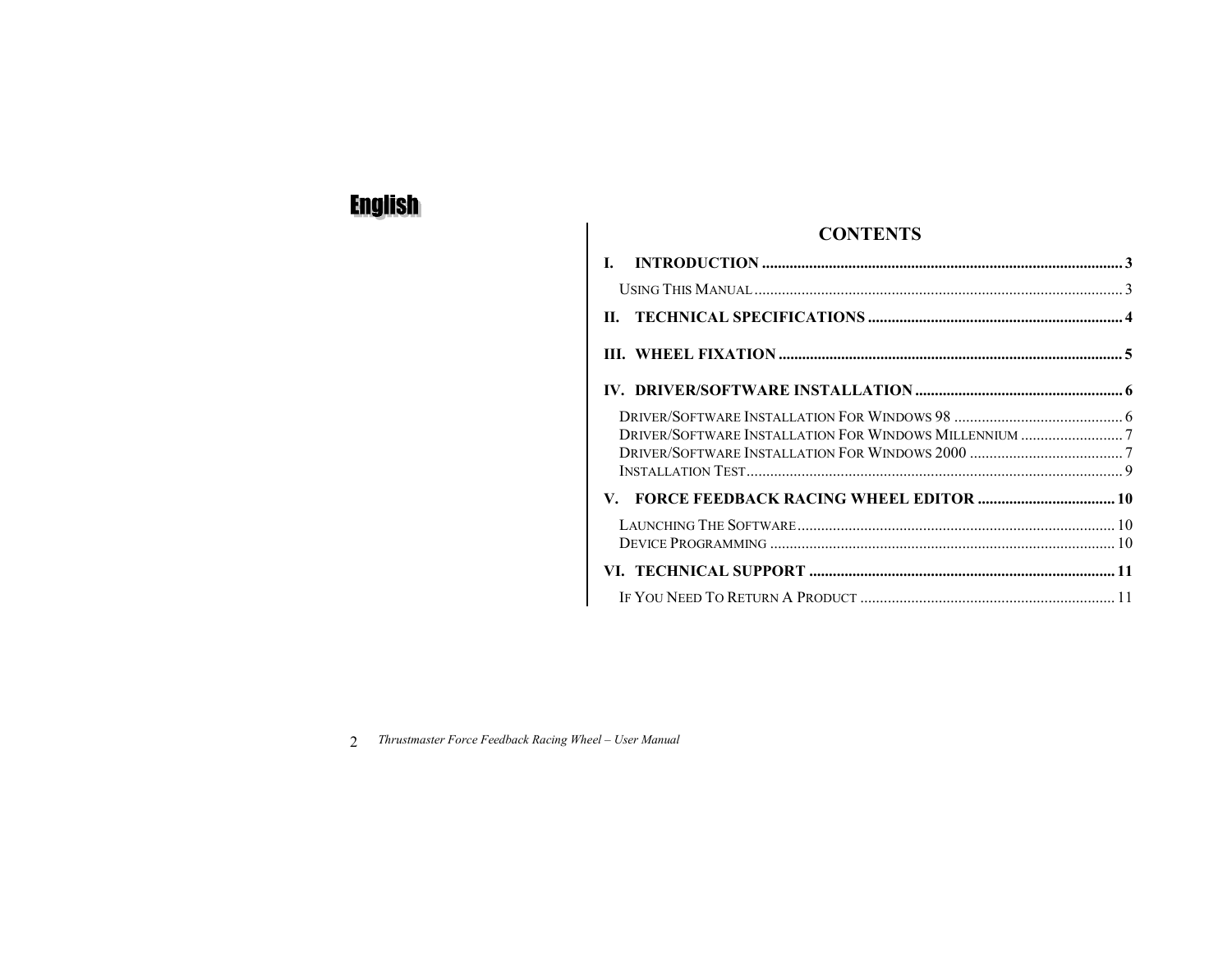

### **I.INTRODUCTION**

## *USING THIS MANUAL*

To begin with, this manual assumes you are familiar with frequently used terms, such as click on, right-click on and double-click on.

Further to this, the following list of conventions has been drawn up to help you get situated:

- ! **BOLD CAPITALS** for all directory, file and path names; and also all text that you will have to manually type in (e.g. **INSTALL.EXE**).
- ! *Italics* for interface messages or on-screen information.
- $\triangleright$  Keyboard keys in square brackets, with a plus sign separating keys that you have to press simultaneously (e.g. Press [Ctrl]+[Alt]+[Del]).
	- Designates a caution or warning that can steer you away from risky situations.
		- Offers you an on-the-spot definition or explanation.
- $\triangleright$  Indicates information of particular importance that should be taken into consideration before proceeding.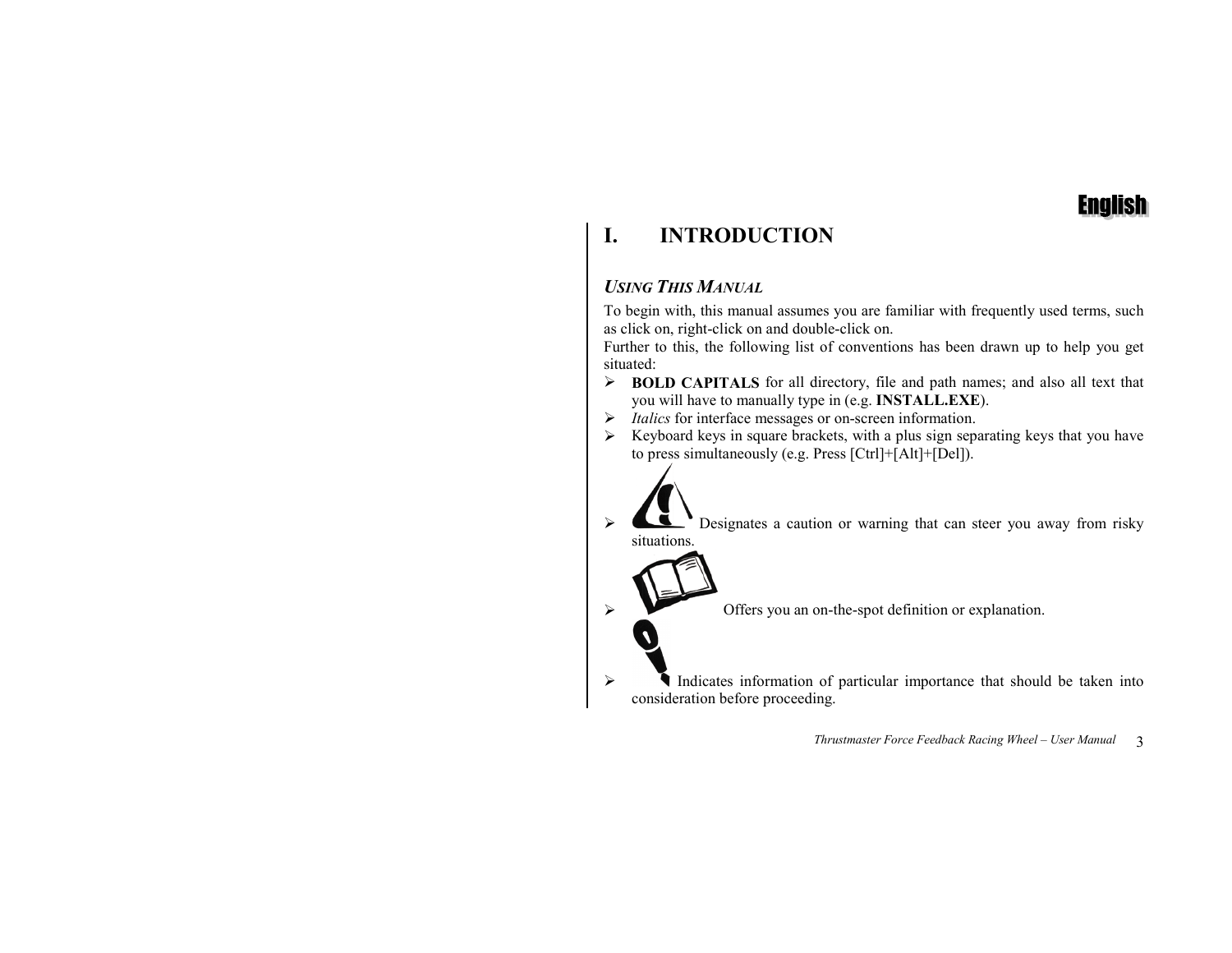#### **II.TECHNICAL SPECIFICATIONS**

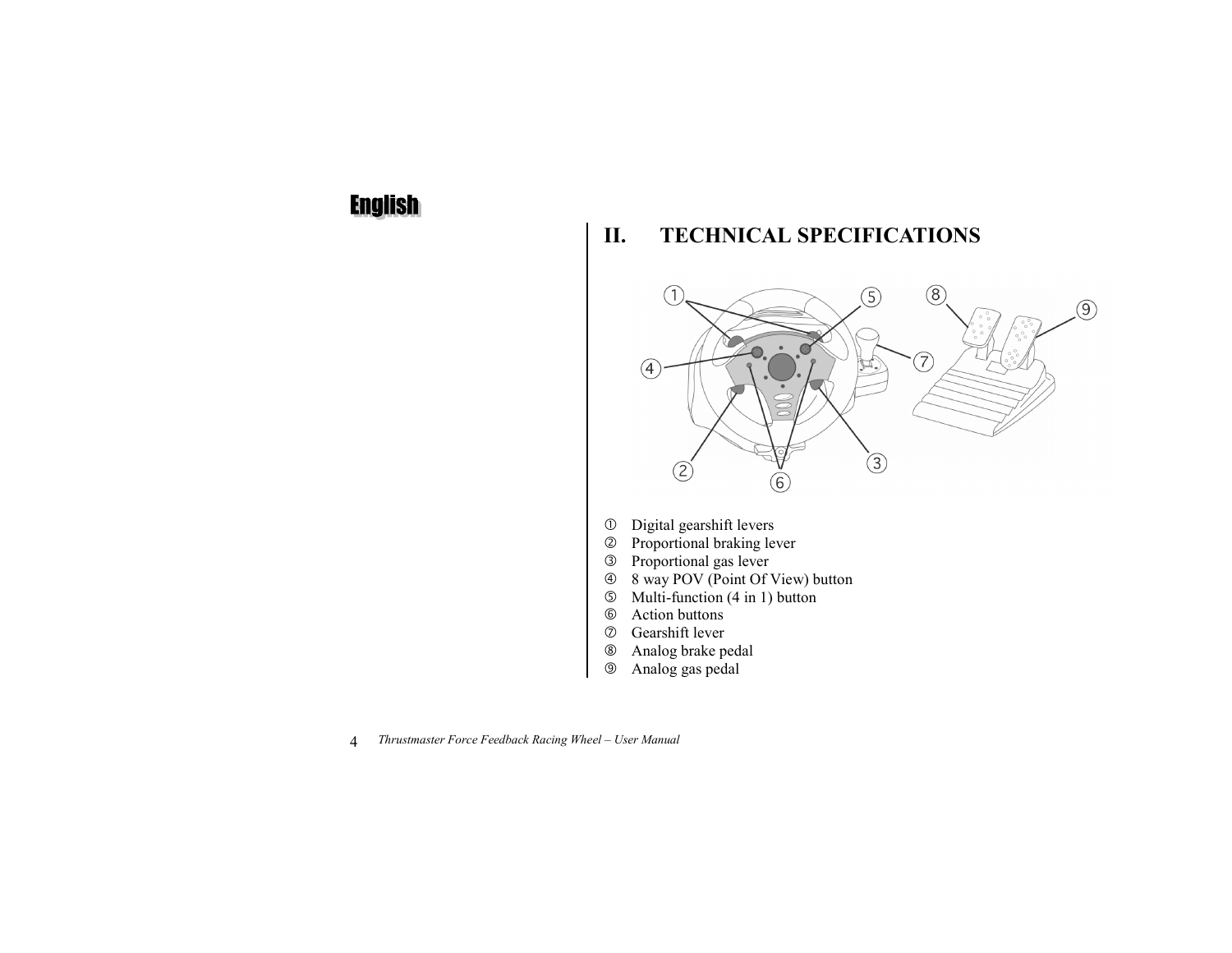#### **III.WHEEL FIXATION**

 Be careful not toovertighten the clamps before locking in order to avoid damaging either the clamps or the table.



Place the Thrustmaster Force Feedback Racing Wheel on a table or flat surface. Set the locking device on the front of the wheel to the *UNLOCK* position. Tighten the clamp screws on the underside of the table until the wheel is firmly fixed into place and then secure it by setting the locking device to the *LOCK* position. Connect the pedals to the wheel using the pedal cable provided. You are now ready to install your drivers and software.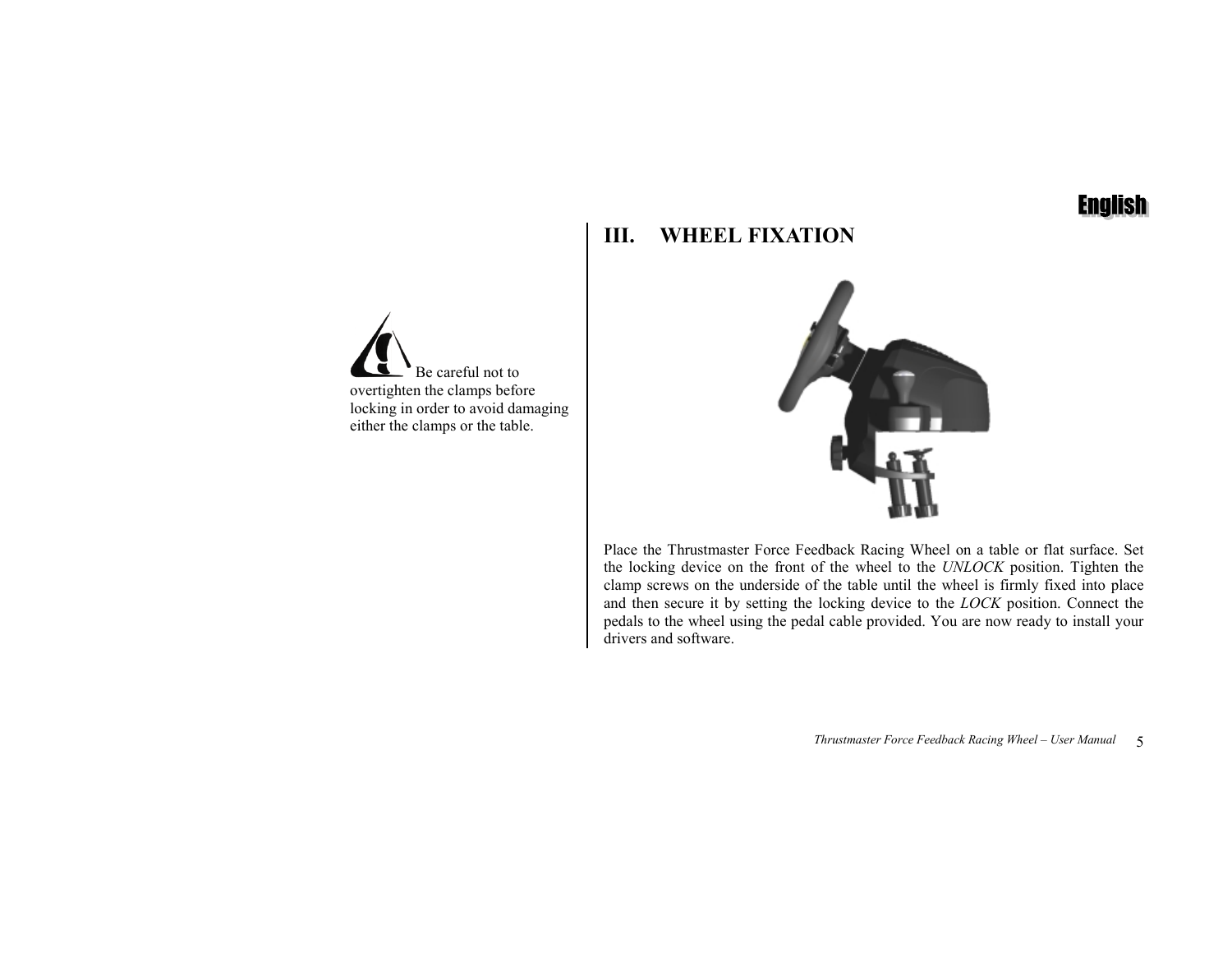This manual describes driverinstallation for **Windows 98**, **Millennium** and **2000**. Your installationscreens and procedure may vary slightly from what is shown and described in thismanual. These variations may be caused by other software/hardware installed on your computer, or the version of the Windows operating system.



### **IV.DRIVER/SOFTWARE INSTALLATION**

The USB connectors on the Thrustmaster Force Feedback Racing Wheel enable you to hot-plug your racing wheel on your PC's USB ports.

Plug the Thrustmaster Force Feedback Racing Wheel into the mains using the mains cable provided. Place the switch at the back of the racing wheel to the *On* position and plug the USB connector into the USB port at the back of your CPU (Central Processing Unit). The new peripheral will be detected automatically.

Please consult the passage corresponding to the operating system installed on your machine for the procedure on how to install the drivers of your racing wheel.

## *DRIVER/SOFTWARE INSTALLATION FOR WINDOWS 98*

The *Add New Hardware Wizard* will propose to search for optimized drivers or display a list of current drivers. Insert the installation CD-ROM into the appropriate drive (wait a few moments for the computer to recognize the CD). Enable *Search for the best driver for your device (Recommended)* and click on *Next* (fig.1).

Enable *CD-ROM drive* and click on *Next* (fig.2). Windows will then specify the path and the name of the folder where the drivers are located. Click on *Next* to continuedriver installation.

Once you have completed installing the drivers, the Force Feedback Racing Wheel Editor will install itself automatically. Follow the on-screen instructions to install this program in the default directory **C:\PROGRAM FILES\THRUSTMASTER\ FORCE FEEDBACK RACING WHEEL**.

Click on *Finish*. You are now ready to test your racing wheel (see *Installation Test*).

6*Thrustmaster Force Feedback Racing Wheel – User Manual*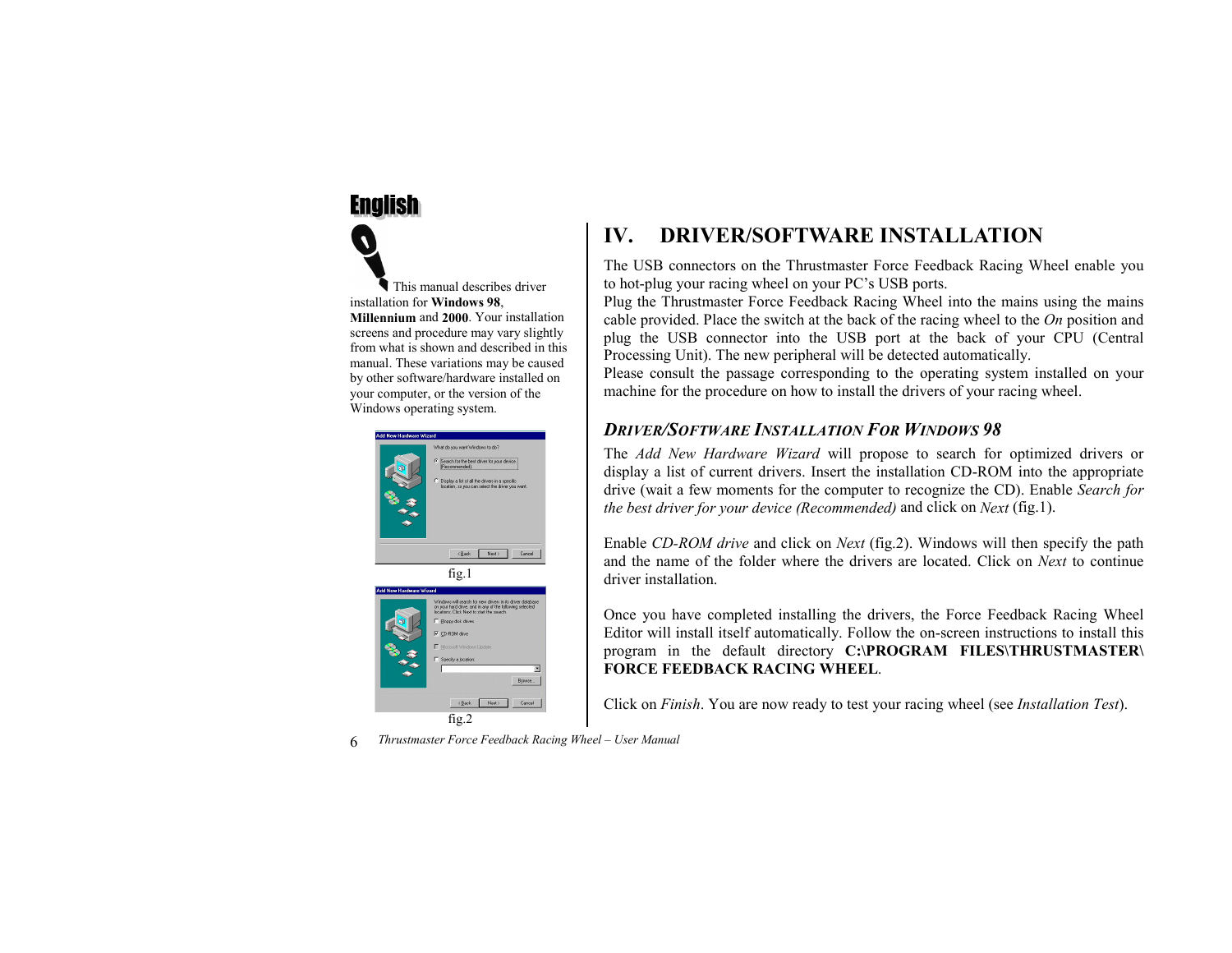

## *DRIVER/SOFTWARE INSTALLATION FOR WINDOWS MILLENNIUM*

Insert the installation CD-ROM in the appropriate drive. Driver installation should begin automatically (if not, click on *Next*). Follow the on-screen instructions.

Once you have completed installing the drivers, the Force Feedback Racing Wheel Editor will install itself automatically. Follow the on-screen instructions to install this program in the default directory **C:\PROGRAM FILES\THRUSTMASTER\ FORCE FEEDBACK RACING WHEEL** (fig.3). Click on *Next*.

Click on *Finish*. You are now ready to test your racing wheel (see *Installation Test*).

## *DRIVER/SOFTWARE INSTALLATION FOR WINDOWS 2000*

The *Found New Hardware Wizard* will propose to search for a suitable driver or display a list of the known drivers for the device. Enable *Search for a suitable driver for my device (recommended)* and click on *Next* (fig.4). At the search prompt from Windows, check the *CD-ROM drives* option and insert the installation CD-ROM into your CD-ROM drive (fig.5). Click on *Next*.

If Windows fails to detect the drivers on the CD-ROM, also check the *Specify a location* option, click on *Next* and type in **D:\WIN2K DRIVERS** (or replace **D** with the drive letter used on your computer) and click on *OK*. Windows will then specify the path and the name of the folder where the drivers are located. Click on *Next* to continue driver installation.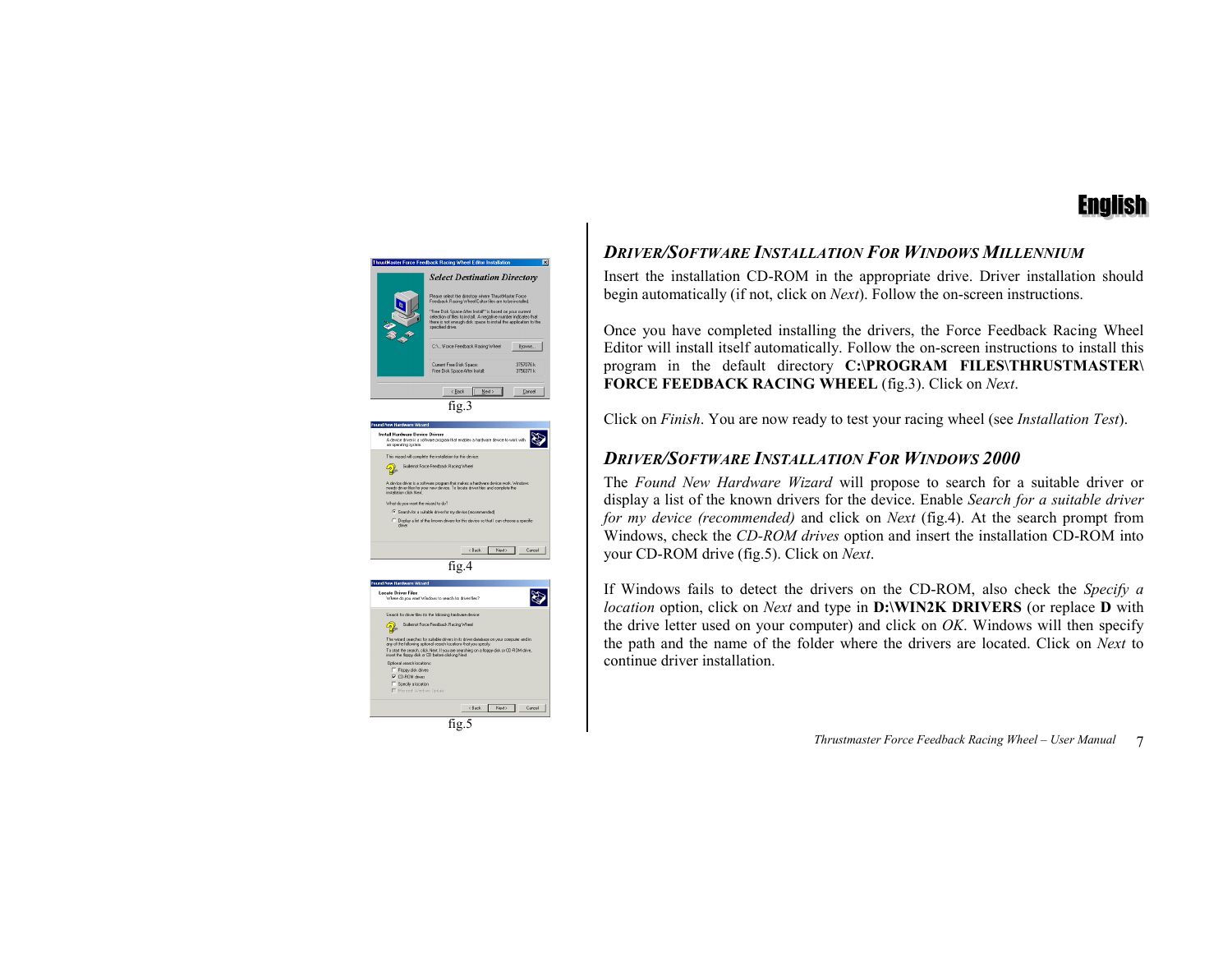

Click on *Yes* to continue installation when Windows displays a *Digital Signature Not Found* dialog box (fig.6) and click on *Finish* in the following dialog box that appears to complete setup.

Once you have finished installing the drivers, you may then proceed to install the Force Feedback Racing Wheel Editor, the programming software supplied with your racing wheel. To do this, select *Start/Run…* and type in **D:\EDITOR** (or replace **D** with the drive letter used on your computer). Follow the on-screen instructions to install the software in the default directory **C:\PROGRAM FILES\ THRUSTMASTER\FORCE FEEDBACK RACING WHEEL**.

Click on *Finish*. You are now ready to test your racing wheel (see *Installation Test*).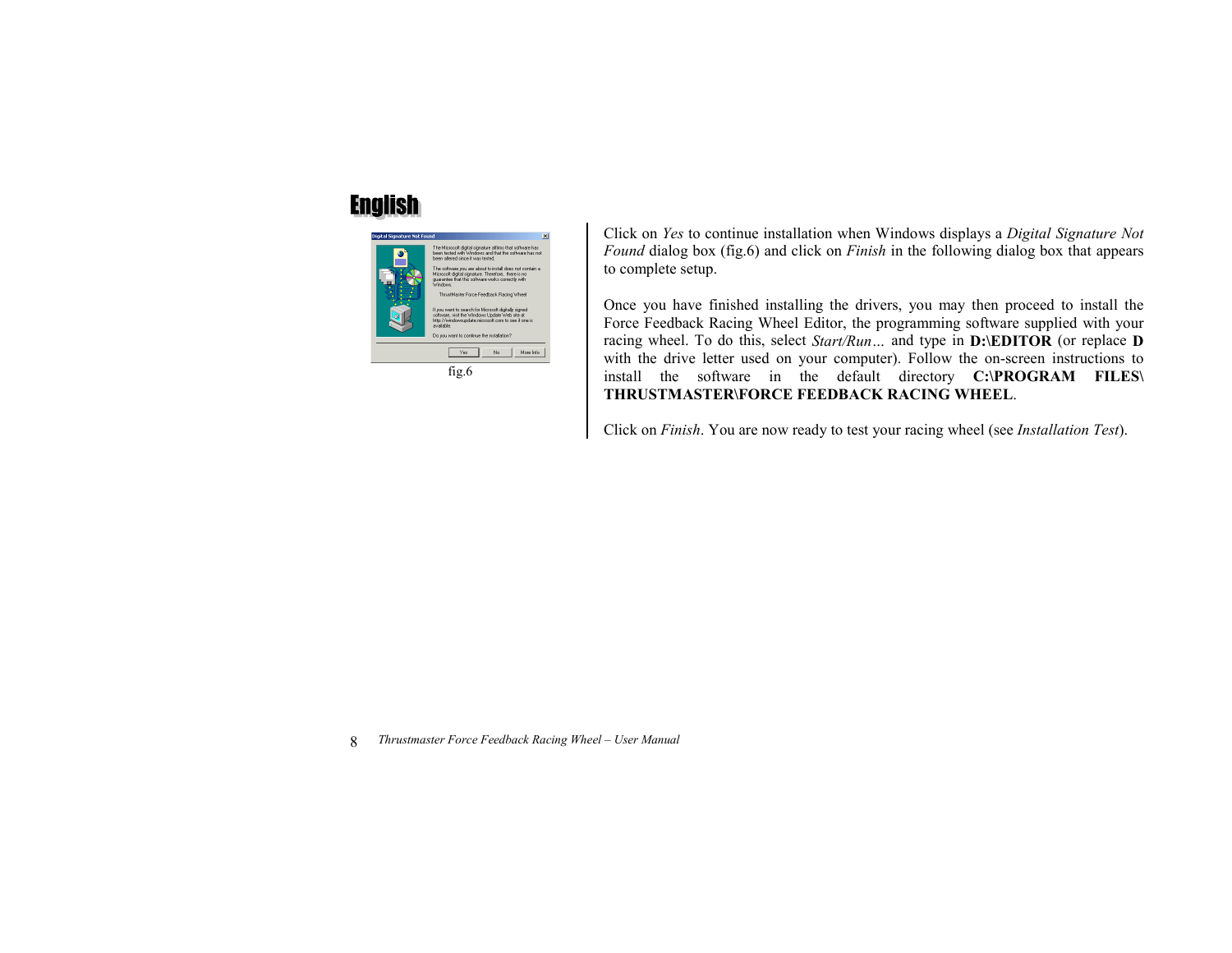

## *INSTALLATION TEST*

Click on *Start/Settings/Control Panel* and double-click on *Game Controllers* (or *Game Options*, depending on your operating system). The *Game Controllers* dialog box will appear, displaying *Thrustmaster Force Feedback Racing Wheel* with the state *OK* (fig.7). If the dialog box displays the state *Not connected*, you may need to reinstall the hardware. To do this, click on *Start/Run…* and type in **D:\CLEANW.EXE** (or replace **D** with the drive letter used on your computer). This program will automatically uninstall the current drivers to facilitate reinstallation.

Click on *Properties* in the *Game Controllers* dialog box and select the *Test Input* tab. Test the various axes by pressing the buttons and checking the on-screen result (fig.8). Now click on *OK* in the *Game Controllers* dialog box.

You are now ready to launch the Force Feedback Racing Wheel Editor (see following section).

**In the event of malfunction during use due to electrostatic emission, please quit the game and unplug the unit from the computer. Resume normal game play by plugging the unit back in and restarting the game.**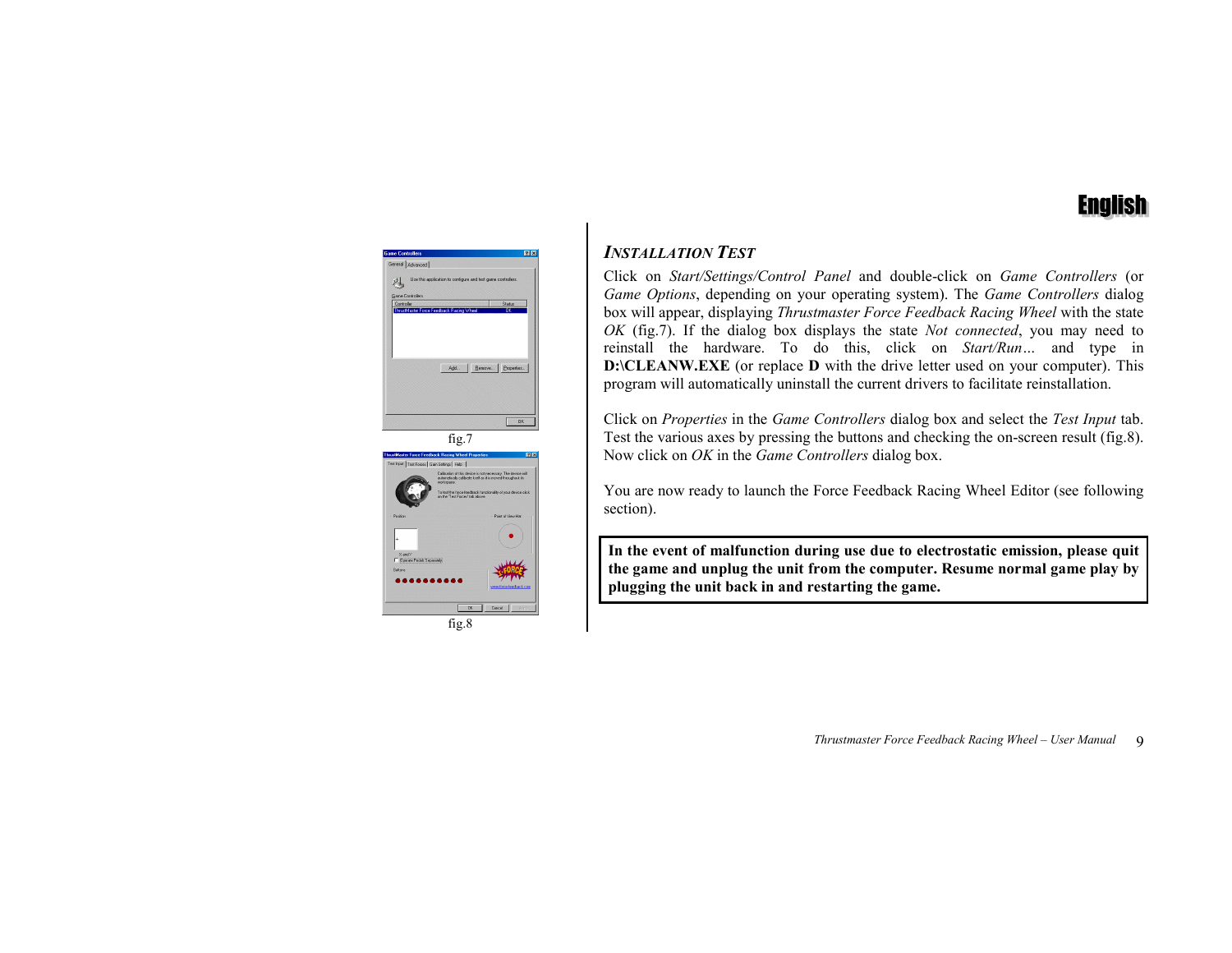



### **V.FORCE FEEDBACK RACING WHEEL EDITOR**

## *LAUNCHING THE SOFTWARE*

Click on *Start/Programs/Thrustmaster Force Feedback Racing Wheel/Thrustmaster Force Feedback Racing Wheel Editor* to launch the software.

The Force Feedback Racing Wheel Editor is a software which allows you to easily configure your game controller to play PC games. With this software you can program a game's most commonly used key stroke functions to the buttons of your game device, and then save your settings.

## *DEVICE PROGRAMMING*



Click on one of the action buttons in thepicture of the device (or press the actual button on the device itself) to program action buttons to emulate keyboard strokes. The button pressed must be shown highlighted in red.

Almost all keyboard commands can be programmed.

10*Thrustmaster Force Feedback Racing Wheel – User Manual*